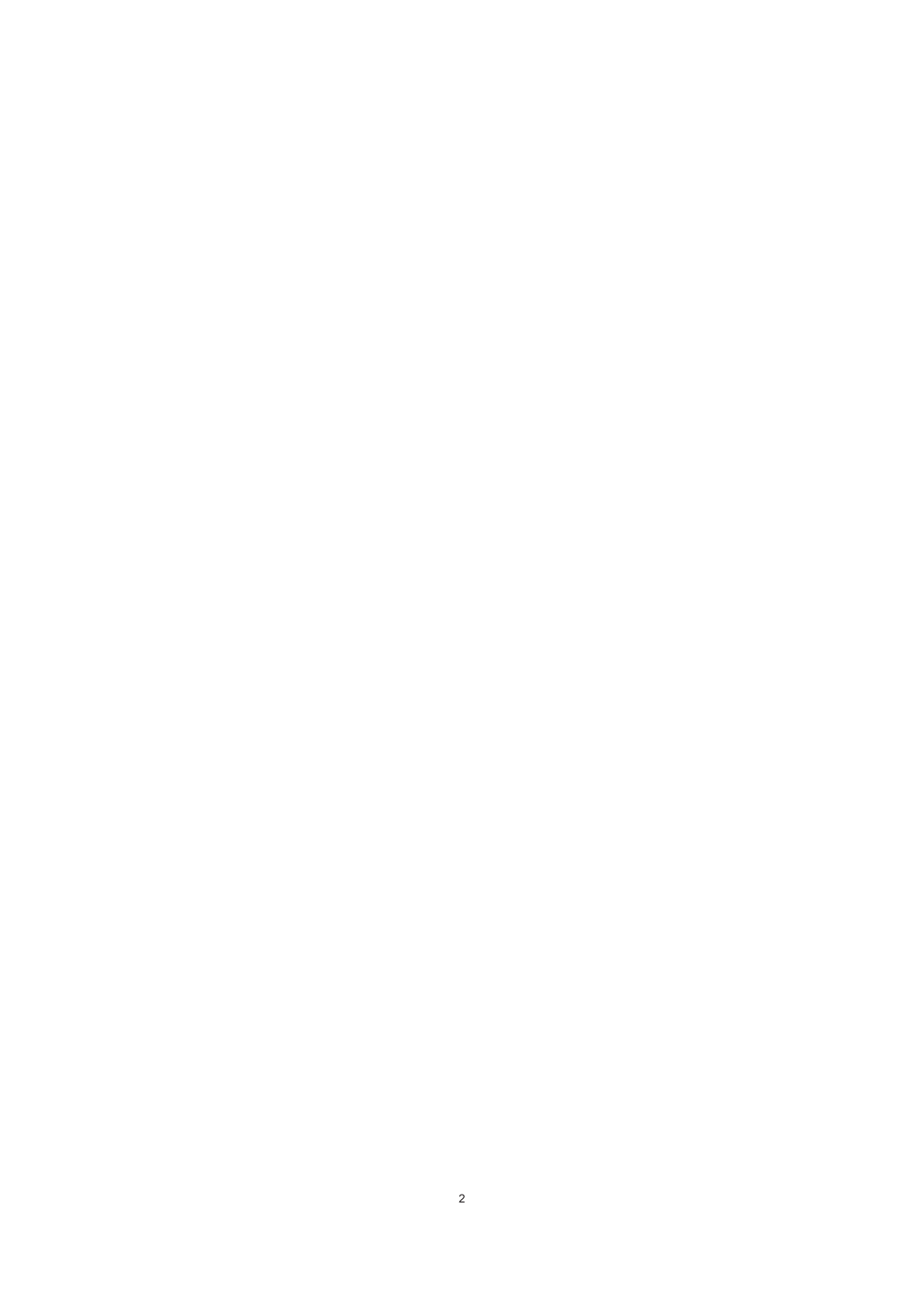Nr.: FIN-08-2011

AutoDaMa: On the Feasibility of Secure and Tailor-made Automotive Data Management

Thomas Thüm, Sandro Schulze, Mario Pukall, Gunter Saake, Sebastian Günther

*Arbeitsgruppe Datenbanken*

Technical report (Internet) Elektronische Zeitschriftenreihe der Fakultät für Informatik der Otto-von-Guericke-Universität Magdeburg ISSN 1869-5078



Fakultät für Informatik Otto-von-Guericke-Universität Magdeburg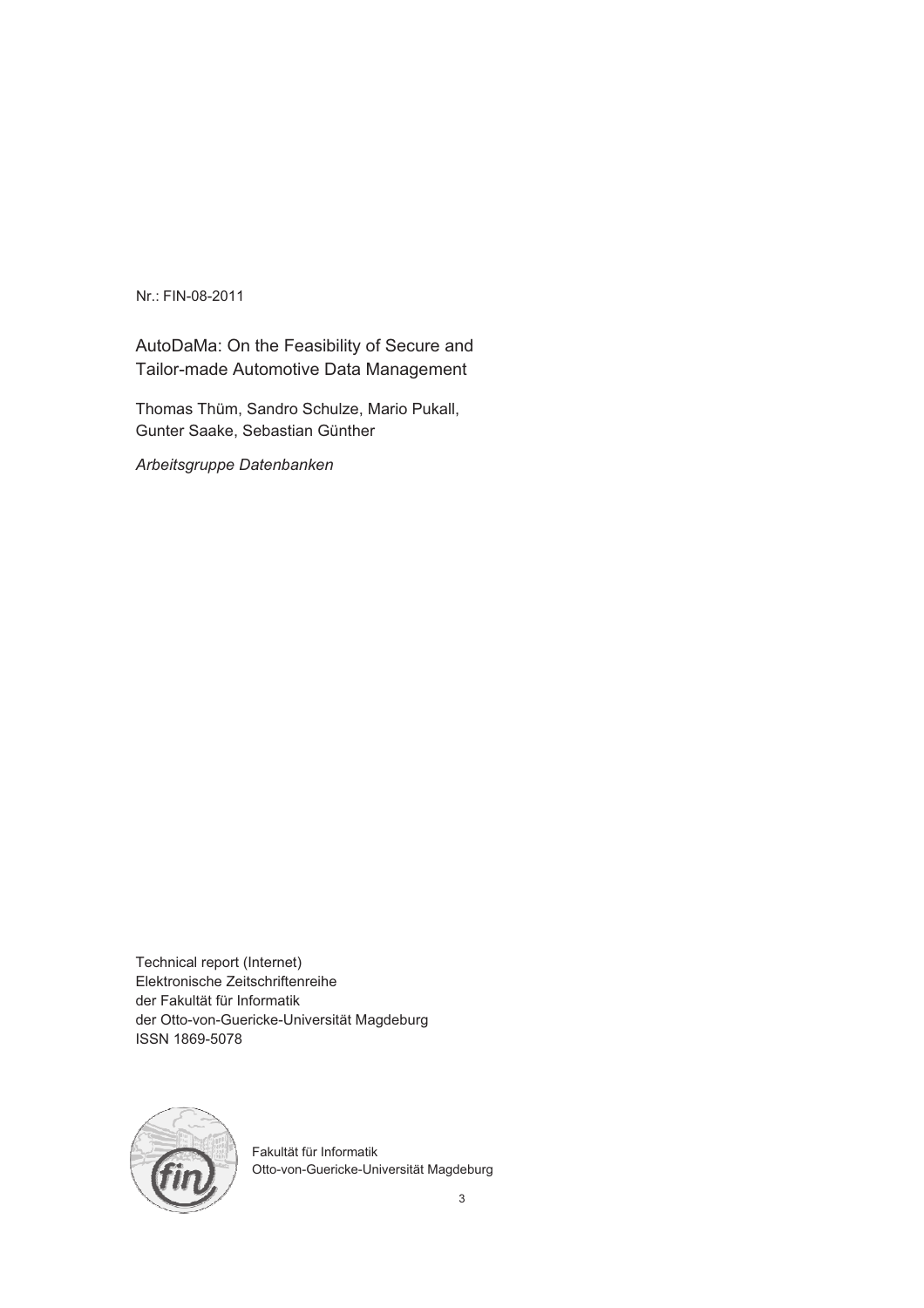# **Impressum** (§ 5 TMG)

*Herausgeber:*  Otto-von-Guericke-Universität Magdeburg Fakultät für Informatik Der Dekan

*Verantwortlich für diese Ausgabe:*  Otto-von-Guericke-Universität Magdeburg Fakultät für Informatik Postfach 4120 39016 Magdeburg E-Mail: mario.pukall@iti.cs.uni-magdeburg.de Mario Pukall

http://www.cs.uni-magdeburg.de/Technical\_reports.html Technical report (Internet) ISSN 1869-5078

*Redaktionsschluss*: 31.10.2011

*Bezug:* Otto-von-Guericke-Universität Magdeburg Fakultät für Informatik Dekanat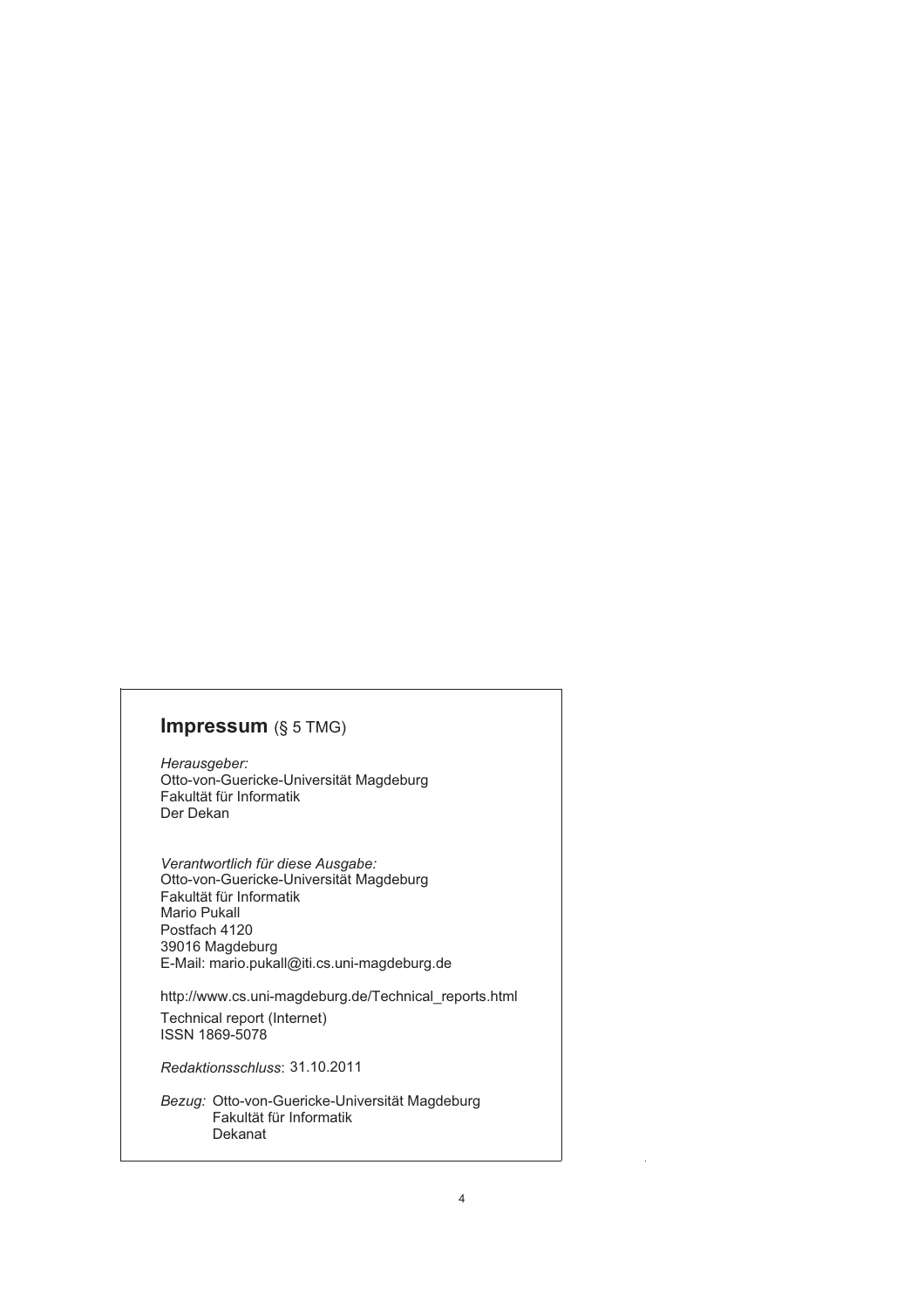# **AutoDaMa: On the Feasibility of Secure and Tailor-made Automotive Data Management**

Thomas Thüm, Sandro Schulze, Mario Pukall, Gunter Saake University of Magdeburg, Germany {tthuem, sanschul, pukall, saake}@ovgu.de

> Sebastian Günther University of Brussel, Belgium sgunther@soft.vub.ac.be

# ABSTRACT

Custom tailor-made database management systems (DBMS) are an essential asset, especially for embedded systems. The continuously increasing amount of data in automotive systems and the growing network of embedded devices can profit from DBMS. Restrictions in terms of processors, memory, and storage require customizable DBMS that contain only the needed functionality. We present AutoDaMa, a customizable DBMS designed for automotive systems. With AutoDaMa, it is possible to generate tailor-made DBMS for different scenarios, e.g., by restricting the storage size of the DBMS or adding security-related features such as asymmetric and symmetric encryption. We demonstrate the feasibility of our approach through applying different tailormade DBMS versions derived from AUTODAMA in an automotive testing environment. Our experience is that Auto-DaMa can dramatically reduce the development effort and can increase reliability using efficient reuse mechanisms.

# 1. INTRODUCTION

About 90 percent of all innovations in modern cars rely on electronic data processing systems [23]. Current estimates assume that more than one gigabyte of software is installed in one automotive system and is expected to increase in future [17]. Thus, there is a huge potential to keep development cost for automotive software as low as possible. Current cars have dozens of sensors and actors that gather huge amount of data. This data is used by *Electronic Control Units (ECU)* to provide intelligent, safety-related, and comfort functions. The ECUs are connected using a bus system based on the protocols CAN, FlexRay, MOST, or LIN [24]. Unfortunately, every ECU has an own implementation to locally store the data, which hinders the efficient development of new functions, since new functions usually require to adapt the implementation of different ECUs.

We need data management components in automotive systems that guarantee certain properties based on the actual data and application scenario. While standard DBMS can ensure transactions, recovery, persistence, and integrity they are not suitable for embedded systems with limited resources. Thus, customized DBMS are needed providing only the required functionality and desired properties. While providing tailor-made data management is discussed elsewhere [18], we focus on security aspects of tailor-made data management necessary in automotive systems [23, 8]. The large amount of sensors and new technologies such as *Car-2- Car (C2C)* or *Car-2-Infrastructure (C2I)* increase the overall complexity and enable attackers to assess the system [6].

We argue that the use of DBMS in automotive systems provides substantial support to tackle both mentioned problems, unstructured and inefficient data management as well as ensuring data security. Others sketched an approach for automotive database management systems (DBMS) to store data from ECUs and to provide access to other ECUs [19]. For example, depending on the required accuracy, the speed could be measured at the wheels or using a GPS unit and continuously stored at a database. Other devices can read the current speed from the database for further usage, e.g., to decide whether to lock the doors automatically or just to display the current speed.

In this work, we present a prototypical implementation of a tailor-made automotive DBMS, called AutoDaMa. We ported an existing highly customizable DBMS [18] to an industrial prototyping system, designed for developing and testing software in automotive systems. Based on the AutoDaMa implementation we make the following contributions. First, we demonstrate that it is feasible to provide a tailor-made DBMS for automotive systems by means of a prototypical implementation. Second, we show that security mechanisms integrated in a DBMS can prevent from unauthorized manipulations and thus, increase the reliability and safety of the system. Third, we outline the benefits of a customizable DBMS for efficient and flexible data management in automotive systems.

## 2. TAILOR-MADE SOFTWARE

We propose the use of tailor-made DBMS in automotive systems. But, it is not obvious how to develop tailor-made software systems. While there are several implementation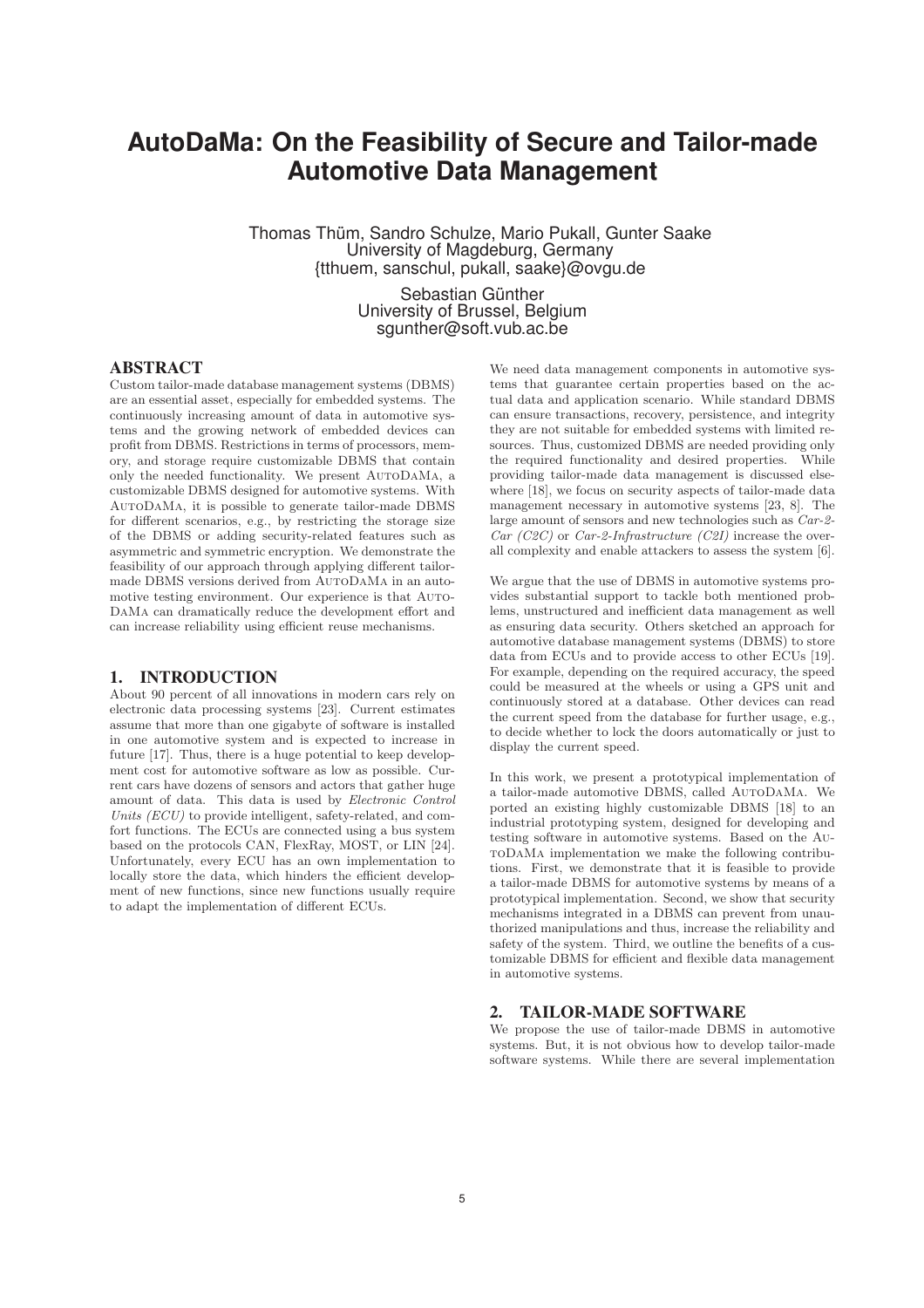techniques to build tailor-made software systems, we focus on feature-oriented programming, since we used this technique for our prototype.

A *feature* is a software engineering term that is meant to represent concrete requirements of a stakeholder [9]. More specifically, a feature provides the essential or additional functionality of a software system [10]. When we consider a DBMS, a feature for example is the supported operating system, e.g., Unix or Windows. Another feature can be the storage, which is for example based on pages or a list index. Optionally, we can add data types using features. As these small examples show, features have different relationships to each other: features can be optional (pure addition of behavior), mandatory (strictly required to provide core requirements), and exclusive (features are alternative to each other).

*Feature-oriented programming* (FOP) puts a new dimension to object-oriented programming and supports the modularization of features [16]. As a feature represents a requirement of a certain stakeholder it usually cross-cuts the modularization into classes, i.e., a transaction feature needs to change a number of methods in several classes. Therefore, featureoriented programming provides the ability to split classes into features, i.e., the user can define several class fragments consisting of certain fields and methods. Thus, a feature consists of a set of class fragments.

Tailor-made software can be build using feature composition. Based a selection of features, class fragments are composed to tailor-made classes that only contain the desired functionality. A software system build using feature composition is called a *variant*. The set of all variants that can be build from a set of features is called a *software product line*.

We use FeatureC++ to implement a software product line of DBMS for automotive systems called AutoDaMa. FeatureC++ is a language extension of C++ with support for features and their composition based on a feature selection [2]. By using FeatureC++, we gain the ability to provide different variants of AutoDaMa, which are tailor-made for respective automotive systems.



**Figure 1: Exemplary part of an automotive system.**

Using feature-oriented programming and software product lines to build tailor-made DBMS comes with advantages. First, new variants can be easily developed by implementing a new feature or just by combining already existing ones. Good reuse opportunities allow faster and less expensive development [4]. Second, efficient algorithms exist to test or verify all variants at the same time, instead of redundantly checking each similar variant from scratch [20, 1]. Hence, building reliable and tailor-made DBMS seems worth and we study the feasibility for automotive systems.

#### 3. AUTOMOTIVE DATA MANAGEMENT

In this section, we give an overview of automotive systems and how they work. Subsequently, we figure out current problems of data management in such systems and how a customizable DBMS can help to overcome these problems.

#### 3.1 Automotive Systems in a Nutshell

Automotive systems are complex, software-intensive systems, where up to 80 ECUs (including corresponding sensors and actors) are connected via bus systems. The data exchanged in such a system can be used by the ECUs to fulfill a certain function (in isolation or interaction with other ECUs) or to derive new data that are needed for certain functionality. For instance, given the information on wheel rotation in relation to the time needed for one rotation and the wheel size, an ECU can compute the speed, the revolution per minute or the distance for a certain range of time.

In Figure 1, we show an exemplary and simplified part of such an automotive system. Besides the physical connection of the several components via different bus systems (CAN, MOST etc.), we divided the system in *logical* subsystems. According to the function an ECU contributes to, it is assigned to the *power train, infotainment* or *comfort* subsystem. All subsystems are connected to each other by a central device called *Gateway*. Furthermore, the different sensors  $(S_i)$  and actors  $(A_i)$  are directly connected with the ECUs where the sensors collect data and the actors act on data in a predefined way.

As one can imagine, the data used in the different subsystems have different influence on the overall behavior of the system and thus, different requirements. For instance, the power train subsystem has hard real-time constraints  $\left( \langle 10ms \rangle, \right)$  which requires high transmission rates for data. Furthermore, manipulation of data that is used within the power train subsystem can have devastating consequences for the safety of the system *and* its occupants due to high accident risks. By contrast, manipulation of infotainment data may be annoying but not critical for life and limb.

Additionally, the particular devices (ECUs) have a local view on data, that is, each ECU is responsible only for the data used by itself. As a result, data handling is highly decentralized, heterogeneous and unstructured in automotive systems. In fact, the logic for handling data is implemented as hardware solution and thus, very inflexible with respect to changing requirements.

#### 3.2 Problem Statement

Automotive systems are expected to become even more complex in near future due to new technologies such as Car-2-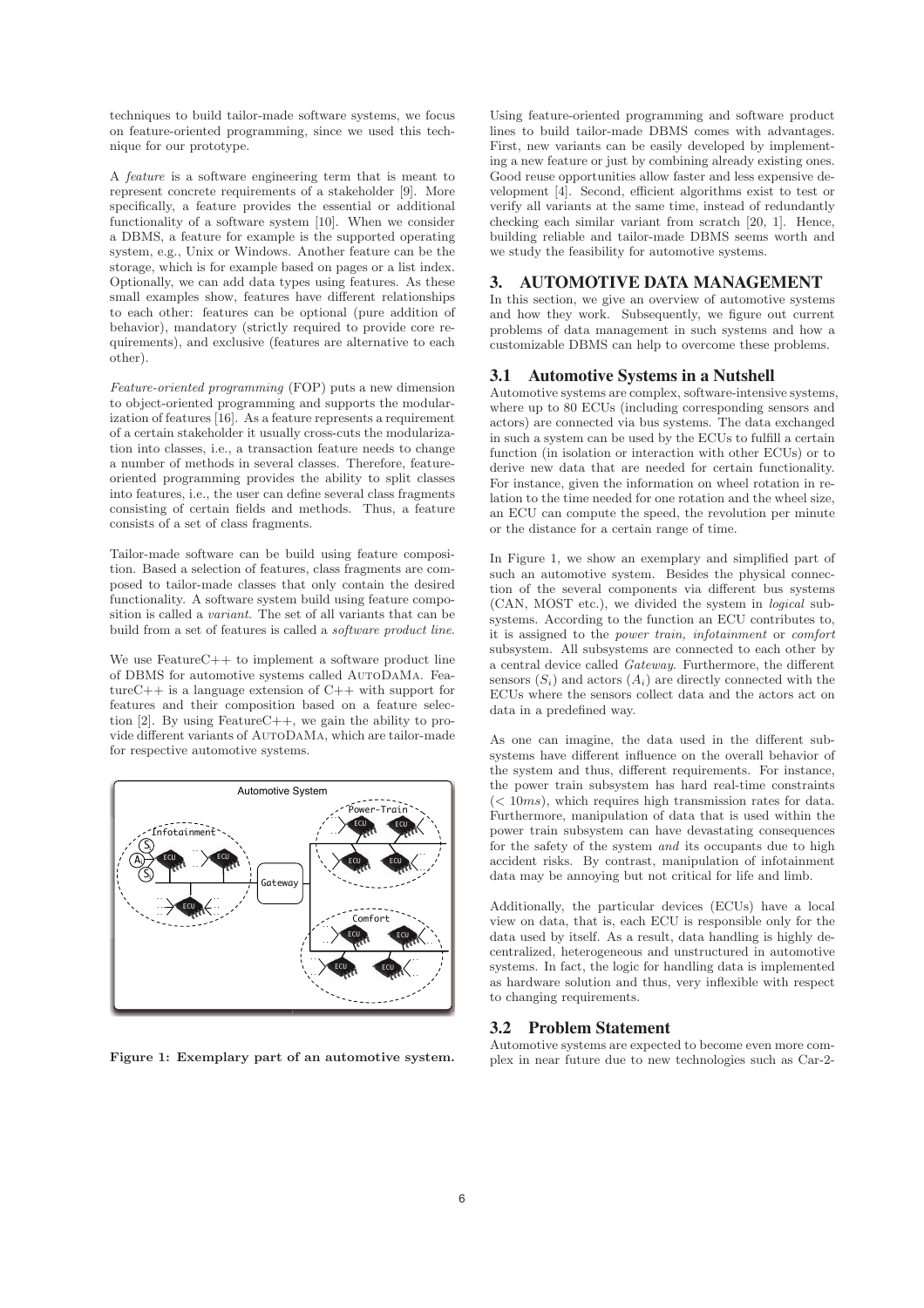

**Figure 2: A feature model describing the valid feature combinations of AutoDaMa. AutoDaMa consists of the FAME-DBMS product line and some security related features. Filled circles indicate mandatory features and empty circles optional features. An arc indicates that exactly one of the subfeatures is required, i.e., the features are alternative to each other.**

Car, Car-2-Infrastructure, and X-by-Wire [6]. This, in turn, comes along with an increase of the data that has to be managed within the system. We argue that the current solution for data "management" has reached its limit and will lead to severe problems in future. Firstly, the missing (uniform) data structure, as provided by a DBMS, increases the complexity and hinders a consistent view on the handled data. Second, the decentralized data handling leads to increased I/O operations and thus, to an inefficient data access. In both cases, a data management system can mitigate the problems and even provide new capabilities such as consistent data validation and verification. Third, current solutions do not address data security aspects such as integrity, authenticity, and privacy though recent approaches show the vulnerability of automotive systems to malicious attacks [7, 8, 3]. Additionally, new technologies such as C2C or C2I even increase the risk of such attacks [12]. With a DBMS and its access management capabilities, these problems can be addressed efficiently.

However, common database implementations that provide the needed capabilities are not applicable due to the restrictive resource constraints of automotive systems. Moreover, the monolithic architecture of traditional implementations does not meet the different requirements of the different subsystems and its devices. Hence, we argue that we need a highly configurable data management that can be tailored to the specific requirements. We propose to use a software product line to address the demand for customization and present an exemplary implementation to achieve the following goals. First, improved flexibility and extensibility of data management in automotive systems by introducing tailor-made data management. Second, integration of security aspects that can be customized to several levels. Third, demonstration of the feasibility of automotive data management by means of an example.

# 4. PROTOTYPE AUTODAMA

We implemented the customizable DBMS AutoDaMa that runs on the MicroAutoBox [11]. MicroAutoBox is an embedded system provided by the company dSPACE designed for but not restricted to automotive scenarios. It can be connected to a CAN-bus to communicate with other automotive devices and directly to a PC via serial port. The connection to a PC is used to program the MicroAutoBox and for debugging purposes.

AutoDaMa is a DBMS that can be customized to the needs of the application, e.g., whether security features are needed, but also database management specific options such as Indexes. Hence, it is possible to optimize the DBMS regarding several non-functional properties such as binary size, performance, or security issues.

Fortunately, we did not need to implement the DBMS from scratch. We based our implementation on FAME-DBMS [18], a feature-oriented DBMS for embedded scenarios which is highly customizable. In FAME-DBMS, several features can be deactivated to save resources strongly limited on embedded systems.

FAME-DBMS is written in FeatureC++  $[2]$ , a language to write feature-oriented C++ programs. The DBMS implementation is split over several feature modules each implementing a certain feature, e.g., whether the DBMS is in-memory or a page replacement strategy or whether the DBMS supports the removal of tuples.

While FAME-DBMS is already intended to run on embedded systems, porting it to the MicroAutoBox was concerned with high effort due to hard restrictions for applications running on it. Hence, we only ported a subset of features of FameDBMS to the MicroAutoBox. In total, we ported 32 variants of FAME-DBMS, i.e., DBMS variants that can be generated with the ported feature modules. For example, we omitted FameDBMS's support for SQL and data can only be accessed using an API.

In Figure 2, we present all the features of AutoDaMa and their valid combinations in a feature model. AutoDaMa is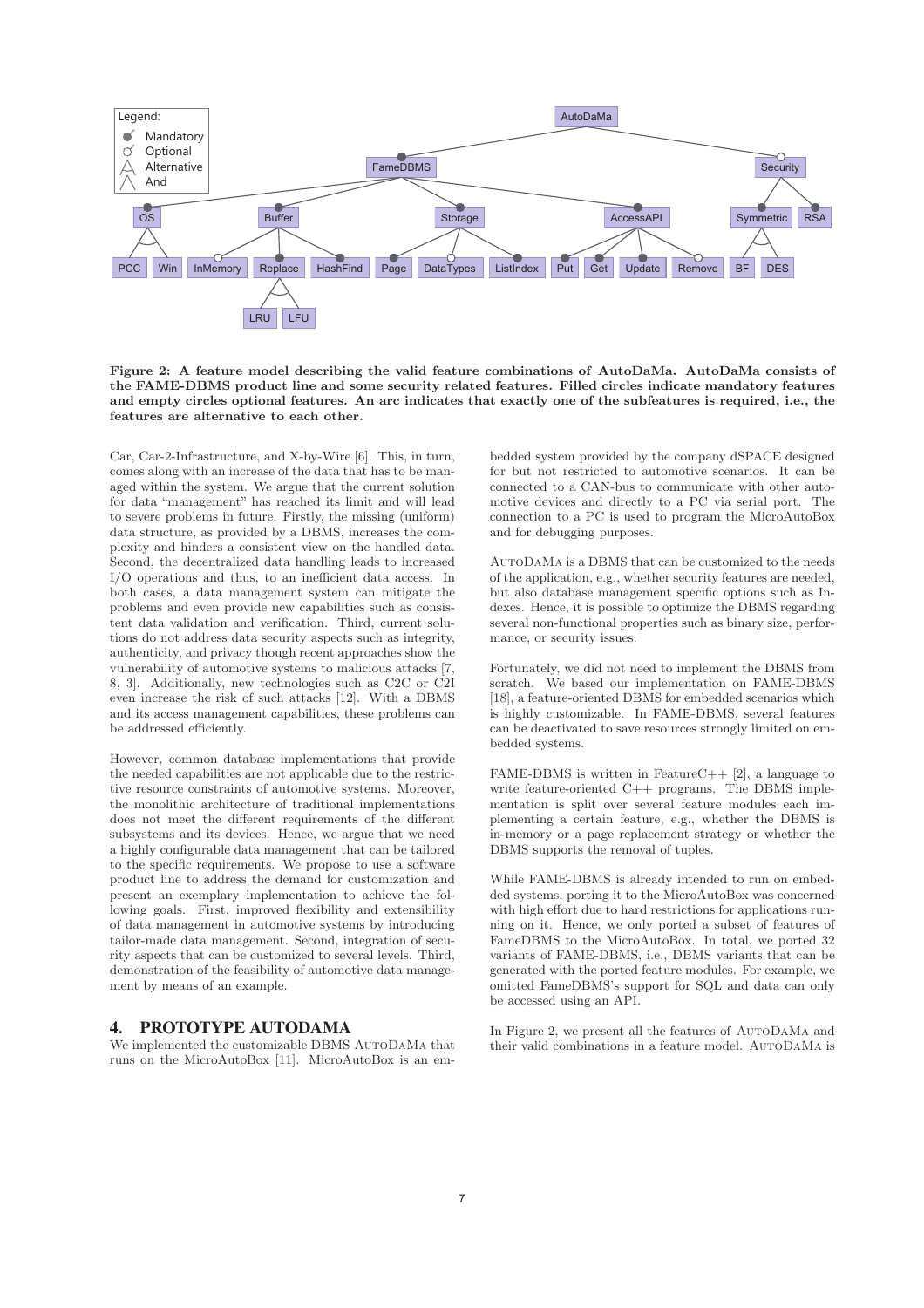decomposed into the features of FAME-DBMS such as the operating system, buffer management, storage management and the data access operators.

In automotive scenarios, security requirements play an important role. But, not all data in the car should be secured as security usually comes with worse performance. Thus, an automotive security engineer should decide which data to secure and be able to generate a DBMS with an appropriate level of security. As FAME-DBMS has no support for security, we implemented some encryption mechanisms as features such that the DBMS can be customized to the intended level of security.

As shown in Figure 2, we implemented Blowfisch and 3DES as symmetric encryption algorithms and RSA for asymmetric encryption. In our prototype, an asymmetric algorithm is always combined with a symmetric algorithm to gain the performance of symmetric encryption together with the security of asymmetric encryption. A total number of 96 DBMS can be generated from AutoDaMa.

Using a DBMS in an automotive context seems worth to manage the data produced by several sensors, while DBMS for desktop computers or servers have a very large footprint and have lots of unused functionality. AutoDaMa gives us the opportunity to build customized DBMS that contain only the functionality needed and all customized DBMS have a common code base. Both helps to build reliable and secure DBMS.

With AutoDaMa , DBMS can be generated fulfilling certain level of security to optimize the performance for given security requirements, i.e., without encryption or a certain encryption with known performance and security properties. Furthermore, the source code is reliable because of the high reuse of software-artifacts using feature-oriented programming.

# 5. RESULTS AND EXPERIENCES

In this section, we present two application scenarios to show the feasibility of AutoDaMa. Furthermore, we discuss our implementation and figure out future challenges that have to be addressed for establishing a fully-fledged data management solution in practice.

#### 5.1 Exemplary Application Scenarios

To demonstrate the feasibility of a (tailor-made) DBMS in automotive systems and its benefits, we have chosen two scenarios: One where data is only exchanged and stored and one where additionally security mechanisms are integrated.

*Scenario 1*. For our scenarios, we use a simple automotive system that measures and transmits the *revolution per minute (RPM)* data of a car. We depict the general setup in Figure 3.

The central ECU is our prototyping system that serves as gateway in our environment and contains a certain configuration of our AutoDaMa product line. For the first scenario we configured the DBMS with the optional InMemory



**Figure 3: Basic setup of our automotive system.**



**Figure 4: Setup of automotive system with encrypted communication.**

feature but without the Security feature. Due to the usage of in-memory storage we are able to fulfill the real-time requirements of the systems. These requirements especially hold for data such as speed or revolution, which is stored continuously but volatile.

Additionally, we have two ECUs that exchange data via the gateway, namely *RPM Sensor* and *RPM Display*. The first ECU is connected to a sensor that continuously delivers the RPM data to the ECU. Subsequently, this data is sent to the AutoDaMa variant (i.e., the gateway) where it is stored using an update operation. Hence, only the last data, sent to the DBMS, is stored. The latter ECU (i.e., RPM Display) requeststhe data from the DBMS to display it immediately to the driver within the dashboard. In case that the automotive system shuts down (e.g., switching off the car), the DBMS writes back the current value to non-volatile storage (here: flash disk).

*Scenario 2.* Although the first scenario provides data management capabilities to automotive systems, it does not solve the second problem we mentioned: data or IT security. For instance, with the previous scenario it is still possible to connect to the bus system with an external, non-authorized device and perform attacks such as *man-in-the-middle* in order to tamper (safety-related) data [8]. Hence, with our second scenario we aim at ensuring security aspects such as integrity or authenticity of the data. Therefore, we selected the optional Security feature together with its subsequent features BF and RSA (cf. Figure 2) that implement concrete encryption algorithms. As a result, we could generate a variant of AUTODAMA that includes security mechanisms.

In Figure 4, we depict the resulting scenario. Due to the security mechanisms in the DBMS that perform encryption of the data, we had to extend the other ECUs as well, in this case *RPM Sensor* and *Engine Control*. Despite this, communication and storage of data takes place as described in Scenario 1, using again the revolution data. Most notably,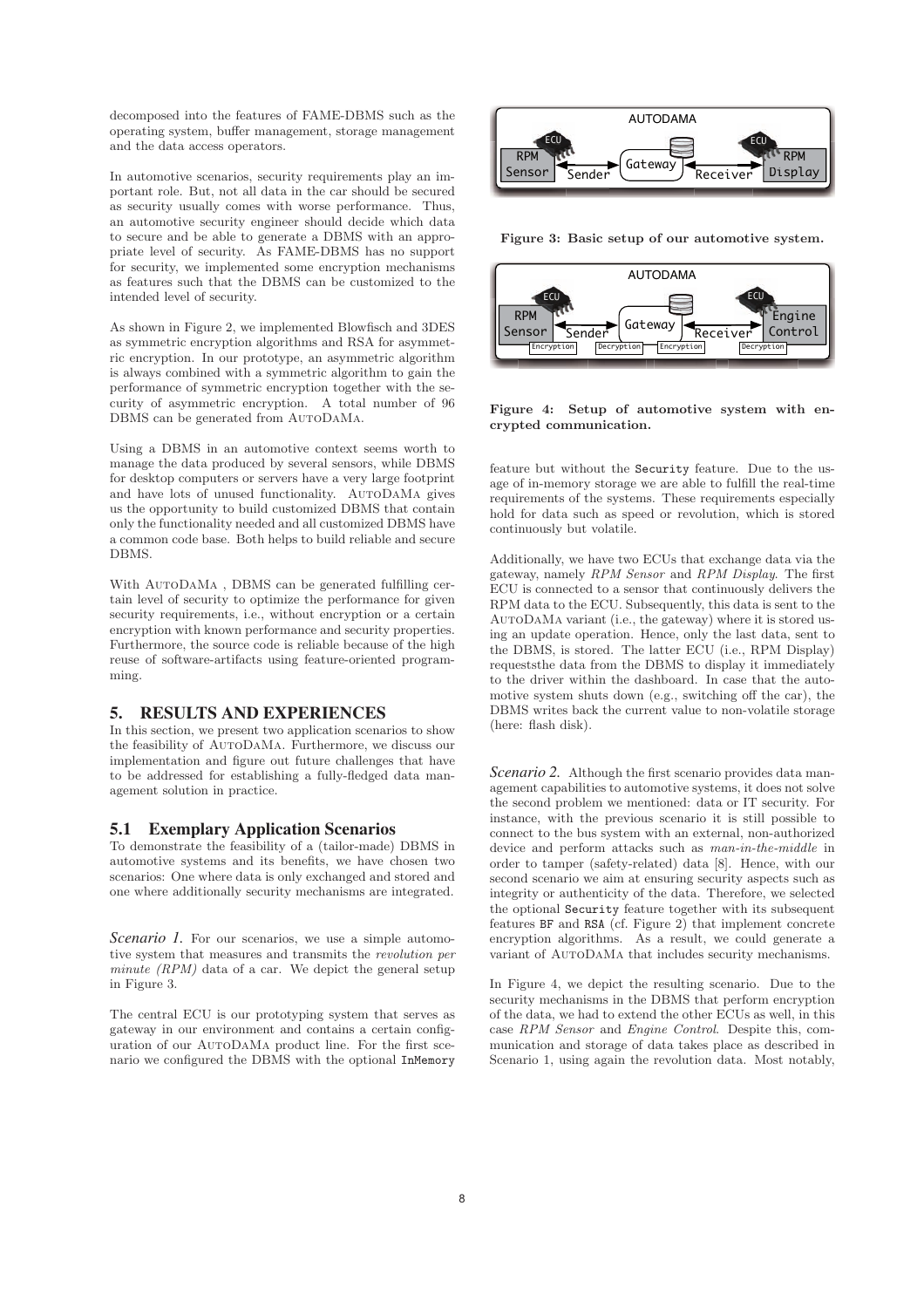the data handling at each ECU changed since the data had to be encrypted after receiving and decrypted before sending. As result, we can ensure the integrity and authenticity of the data. For instance, imagine an attacker connects an external device to the system and injects malicious data. Because the attacker is not aware of the encryption key, he can not encrypt his data. Consequently, the DBMS can detect non-authorized data and reject it. Additionally, we ensure the privacy of data because the attacker can not read the encrypted data without knowledge on the encryption key.

*Results.* We executed our scenarios in different time frames (e.g., 10 minutes, 20 minutes) and with different, randomly chosen values for the RPM data in the range of 0 and 4000. In both scenarios, storing and providing (which corresponds to write and read operation in common DBMS) data was possible without any problems. Furthermore, we logged the data initially sent to the DBMS and the data that arrived at the receiver and observed that they were consistent (e.g., no information get lost or changed). Finally, we were able to fulfill the time constraints of the CAN bus. Hence, the data management systems had no negative effect on the performance of the system.

## 5.2 Discussion

Establishing a DBMS for automotive systems with its complex, heterogeneous devices, and highly restrictive resources is not a trivial task. We have shown by a prototypical implementation that tailor-made data management, using new software engineering techniques, may overcome some of these burdens. Nevertheless, this was just a first step and we observed different problems that have to be addressed in future.

First of all, we demonstrated the applicability of automotive DBMS with a small example that abstracts from the complexity of common automotive systems. Considering an entire system, more research and more studies have to be performed especially to establish a system-wide DBMS. A major point of interest is how we can address the different requirements to a DBMS even within a *single* system. For instance, a central DBMS with all features needed by any ECU would lead to an oversized system. Furthermore, this would definitively be a bottleneck with respect to the data flow and thus, the performance would be unacceptable low. Alternatively, several instances of the AutoDaMa product line could solve these problems but exhibit another problem that has to be solved: How can different instances (of a DBMS) interact *efficiently* in such a scenario? Some pioneer work has been done in this field, but still many questions remain [21]. Possibly, the answer can be given by adapting *distributed* DBMS concepts and techniques to automotive systems or even investigate new ones.

Second, the limited capacity of the CAN bus, especially the restricted packet size for sending messages, could bare problems for a DBMS solution. Especially in the case of adding extra information for security or meta data, this could hinder an efficient and practicable solution. However, with new and more sophisticated solutions like the FlexRay bus, these problems are mitigated or even vanish.

Finally, the introduced security mechanisms require a corresponding infrastructure (e.g., public key infrastructure) to unfold their full potential. Unfortunately, current ECUs do not support such an infrastructure. Hence, car manufactures have to be aware of the security risks and provide technical solutions so that such mechanisms can be integrated by default.

Nevertheless, we are convinced that tailor-made data management is a sustainable solution to overcome the problems of managing the huge amount of data in automotive systems. With the presented prototype we provided first insights on the feasibility of such a solution and a first step towards its realization.

#### 6. RELATED WORK

Tailor-made database management, especially for embedded systems, is not a new idea and thus, different work in this field exist. First, the COMET DBMS for embedded realtime systems is the most similar approach to our work [15, 14]. The focus of this approach is on component-based software development using aspect orientation. As a result, COMET DBMS is also a flexible and customizable database management system for automotive systems. However, due to the component approach, tailoring can be done only on a coarse-grained level compared to AutoDaMa. Furthermore, the authors do not consider data security as part of the DBMS.

Another approach is FAME-DBMS, which was the starting point for our implementation [18]. Although this lead to some commonalities between both systems, there significant differences. First, FAME-DBMS is designed and implemented for sensor networks rather than automotive systems, which implies differences in the real-time behavior of the systems. Second, FAME-DBMS does not include any mechanisms for ensuring security of the managed data.

In the same way, Leich et al. present a lightweight storage manager for sensor networks using stepwise refinement and feature-oriented programming [13]. Similar to us, they argue that different nodes in the network have different requirements to the DBMS. By contrast, they focus mainly on the mechanisms used for implementation rather than the applicability in real world scenarios. Furthermore, security issues are omitted as well, while they are included in our approach.

Beyond the mentioned systems, different special-purpose database systems exist. For instance, GnatDB [22] is a DBMS for digital right management while PICO DBMS [5] provides data management functionality for smart cards. However, these systems are different to AutoDaMa due to its specific application domain. Furthermore, these systems do not focus on customizing a DBMS.

## 7. CONCLUSION

The continuously growing number of sensors in automotive systems and the networked usage of the accrued data can profit from DBMS. Clearly, not every DBMS such as Oracle can and should be used in this context. The reason is that on embedded systems resources are restricted and the DBMS should bring only the functionality that is actually needed.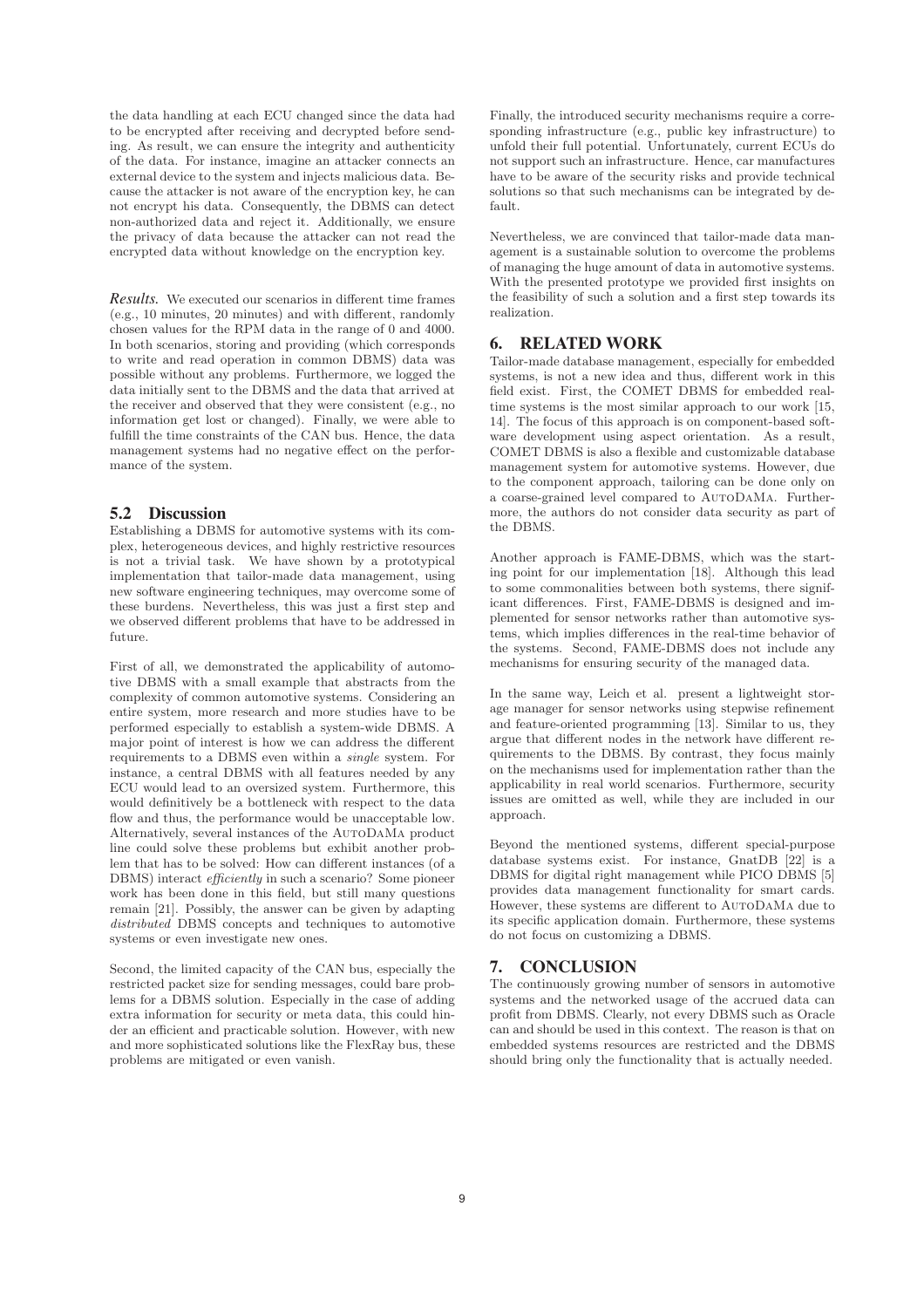We put an existing customizable DBMS namely FAME-DBMS into an automotive context, i.e., we ported it to the MicroAutoBox which communicates with other automotive devices using the CAN bus. Furthermore, we extended the DBMS by new security features essential in the automotive context.

Our experience showed, that while there is some effort needed to port an existing implementation to the embedded device, the effort is worth due to several reasons. First, wellestablished concepts for DBMS can be reused in embedded scenarios and do not need to be implemented from scratch. Second, a customizable DBMS comes with the advantage that different DBMS are generated from a common source code and thus the implementations are validated and welltested. Third, even for one automotive systems different DBMS may be generated for different security requirements or requirements to the data management, e.g., persistent or in-memory storage.

Future work should evaluate the benefit of DBMS in automotive scenarios using larger case studies in an industrial context. Furthermore, also other DBMS designed for embedded systems could be appraised towards their utility in automotive systems.

# 8. ACKNOLEDGEMENTS

This work has been supported by the European Commission through the EFRE programme COMO under contract no. C(2007)5254.

#### **REFERENCES**

- [1] S. Apel, C. Kästner, A. Größlinger, and C. Lengauer. Type Safety for Feature-Oriented Product Lines. *Automated Software Engineering (ASE)*, 17(3):251–300, 2010.
- [2] S. Apel, T. Leich, M. Rosenmüller, and G. Saake. FeatureC++: On the Symbiosis of Feature-Oriented and Aspect-Oriented Programming. In R. Glueck and M. Lowry, editors, *Proceedings of the International Conference on Generative Programming and Component Engineering (GPCE)*, volume 3676 of *Lecture Notes on Computer Science*, pages 125–140. Springer, 2005.
- [3] A. Barisani and B. Daniele. Unusual Car Navigation Tricks: Injecting RDS-TMC Traffic Information Signals. In *Proceedings of the CanSecWest Conference*, 2007.
- [4] D. Beuche. *Composition and Construction of Embedded Software Families*. PhD thesis, University of Magdeburg, Germany, 2003.
- [5] L. Bobineau, C. Bouganim, P. Pucheral, and P. Valduriez. Picodmbs: Scaling down database techniques for the smartcard. In *Proceedings of the International Conference on Very Large Databases*, pages 11–20, 2000.
- [6] T. Ernst and A. De La Fortelle. Car-to-Car and Car-to-Infrastructure Communication System based on NEMO and MANET in IPv6. In *Proceedings of the Intelligent Transportation System World Congress (ITSWC)*, 2006.
- [7] T. Hoppe and J. Dittmann. Sniffing/Replay Attacks

on CAN Buses: A Simulated Attack on the Electric Window Lift Classified using an adapted CERT Taxonomy. In *Proceedings of the Workshop on Embedded Systems Security (WESS)*, 2007.

- [8] T. Hoppe, S. Kiltz, and J. Dittmann. Security Threats to Automotive CAN Networks — Practical Examples and Selected Short-Term Countermeasures. In *Proceedings of the International Conference on Computer Safety, Reliability, and Security*, SAFECOMP, pages 235–248, Berlin, Heidelberg, 2008. Springer-Verlag.
- [9] K. Kang et al. Feature-Oriented Domain Analysis (FODA) Feasibility Study. Technical Report CMU/SEI-90-TR-21, Software Engineering Institute, Carnegie Mellon University, 1990.
- [10] C. Kästner, S. Apel, and M. Kuhlemann. Granularity in Software Product Lines. In *Proceedings of the International Conference on Software Engineering (ICSE)*, pages 311–320, New York, 2008. ACM.
- [11] R. Krauße. Entwicklung und Evaluierung eines sicheren Datenbankmanagementsystems für automotive Systeme. Master thesis (diplomarbeit), University of Magdeburg, Germany, 2010. In German.
- [12] A. Lang, J. Dittmann, S. Kiltz, and T. Hoppe. Future Perspectives: The Car and its IP-Address - A Potential Safety and Security Risk Assessment. In *Proceedings of the International Conference on Computer Safety, Reliability and Security (SAFECOMP)*, pages 40–53, 2007.
- [13] T. Leich, S. Apel, and G. Saake. Using Step-Wise Refinement to Build a Flexible Lightweight Storage Manager. In *Proceedings of the East-European Conference on Advances in Databases and Information Systems (ADBIS)*, pages 324–337. Springer, 2005.
- [14] D. Nyström, A. Tesanovic, C. Norström, and J. Hansson. COMET: A Component-Based Real-Time Database for Automotive Systems. In *Proceedings of the Workshop on Software Engineering for Automotive Systems*, 2004.
- [15] D. Nyström, A. Tesanovic, C. Norström, J. Hansson, and N.-E. Bankestad. Data Management Issues in Vehicle Control Systems: A Case Study. In *Proceedings of Euromicro Conference on Real-Time Systems (ECRTS)*, pages 249–256, 2002.
- [16] C. Prehofer. Feature-Oriented Programming: A Fresh Look at Objects. In *Proceedings of the European Conference on Object-Oriented Programming (ECOOP)*, volume 1241 of *LNCS*, pages 419–443. Springer, 1997.
- [17] A. Pretschner, M. Broy, I. H. Kruger, and T. Stauner. Software Engineering for Automotive Systems: A Roadmap. In *Proceedings of Future of Software Engineering (FOSE)*, FOSE, pages 55–71. IEEE Computer Society, 2007.
- $\left\lceil 18\right\rceil$  M. Rosenmüller, N. Siegmund, H. Schirmeier, J. Sincero, S. Apel, T. Leich, O. Spinczyk, and G. Saake. FAME-DBMS: Tailor-made Data Management Solutions for Embedded Systems. In S. Apel, M. Rosenmüller, G. Saake, and O. Spinczyk, editors, *Proceedings of the Workshop on Software Engineering for Tailor-made Data Management (SETMDM)*, pages 1–6, New York, USA, 2008. ACM.